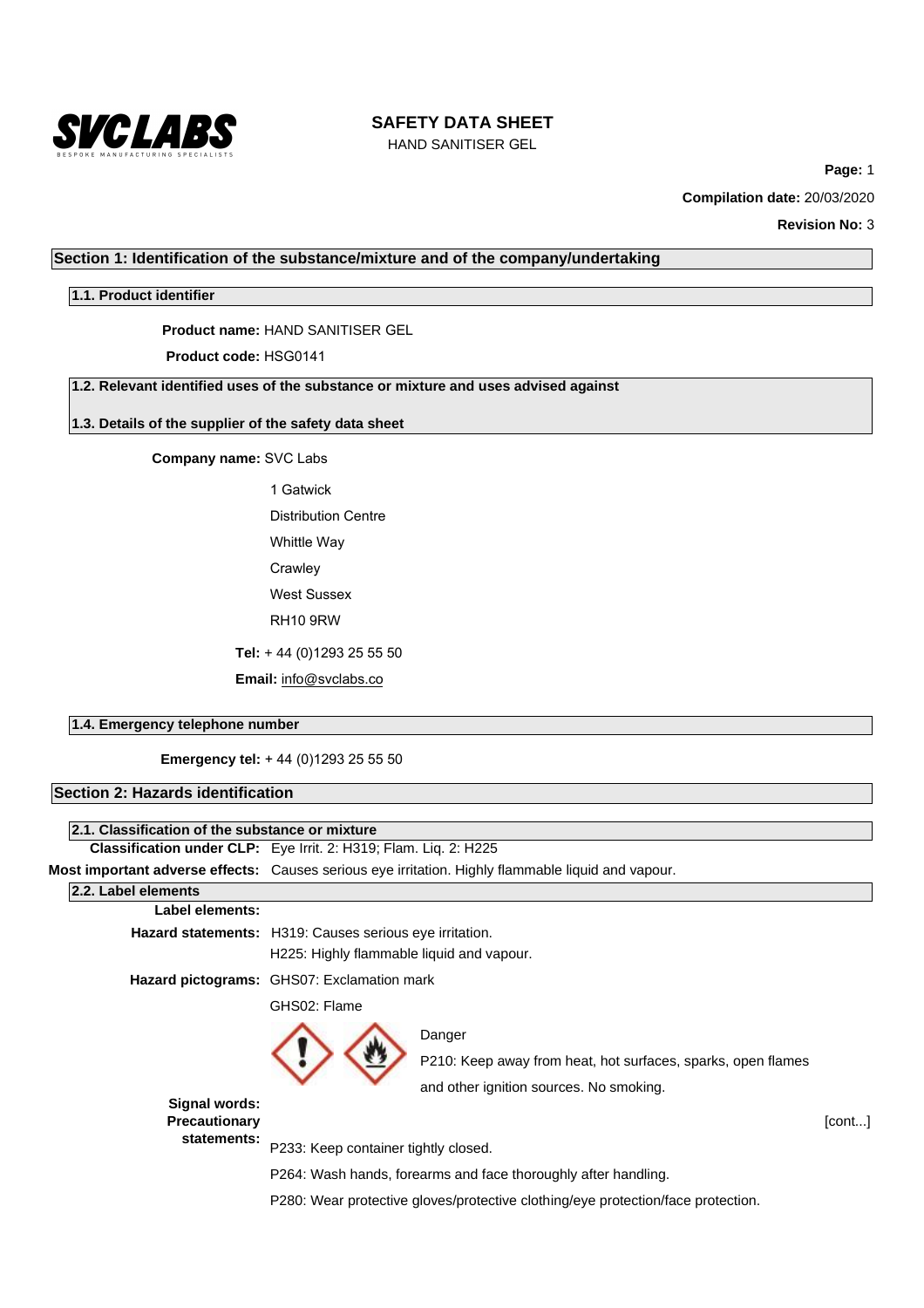HAND SANITISER GEL

**Page:** 2

P305+P351+P338: IF IN EYES: Rinse cautiously with water for several minutes. Remove

contact lenses, if present and easy to do. Continue rinsing.

P337+P313: If eye irritation persists: Get medical advice/attention.

P403+P235: Store in a well-ventilated place. Keep cool.

## **2.3. Other hazards**

**PBT:** This product is not identified as a PBT/vPvB substance.

## **Section 3: Composition/information on ingredients**

## **3.2. Mixtures**

#### **Hazardous ingredients:**

#### ETHANOL - REACH registered number(s): 01-2119457610-43-XXXX

| <b>EINECS</b>                 | CAS     | PBT / WEL | <b>CLP Classification</b> | Percent |  |
|-------------------------------|---------|-----------|---------------------------|---------|--|
| 200-578-6                     | 64-17-5 |           | Flam. Lig. 2: H225        | 50-70%  |  |
| Section 4: First aid measures |         |           |                           |         |  |

## **4.1. Description of first aid measures**

**Skin contact:** Remove all contaminated clothes and footwear immediately unless stuck to skin.

**Eye contact:** Bathe the eye with running water for 15 minutes. Consult a doctor.

**Ingestion:** Wash out mouth with water. Do not induce vomiting. Consult a doctor.

**Inhalation:** Remove casualty from exposure ensuring one's own safety whilst doing so. Consult a

#### doctor.

## **4.2. Most important symptoms and effects, both acute and delayed**

**Skin contact:** There may be irritation and redness at the site of contact.

- **Eye contact:** There may be pain and redness. The eyes may water profusely. There may be severe pain. The vision may become blurred. May cause permanent damage.
	- **Ingestion:** There may be soreness and redness of the mouth and throat. Nausea and stomach pain may occur.

**Inhalation:** There may be irritation of the throat with a feeling of tightness in the chest.

## **4.3. Indication of any immediate medical attention and special treatment needed**

## **Section 5: Fire-fighting measures**

#### **5.1. Extinguishing media**

**Extinguishing media:** Suitable extinguishing media for the surrounding fire should be used. Use water spray

to cool containers. Water spray. Dry chemical powder. Alcohol resistant foam. Carbon

dioxide.

## **5.2. Special hazards arising from the substance or mixture**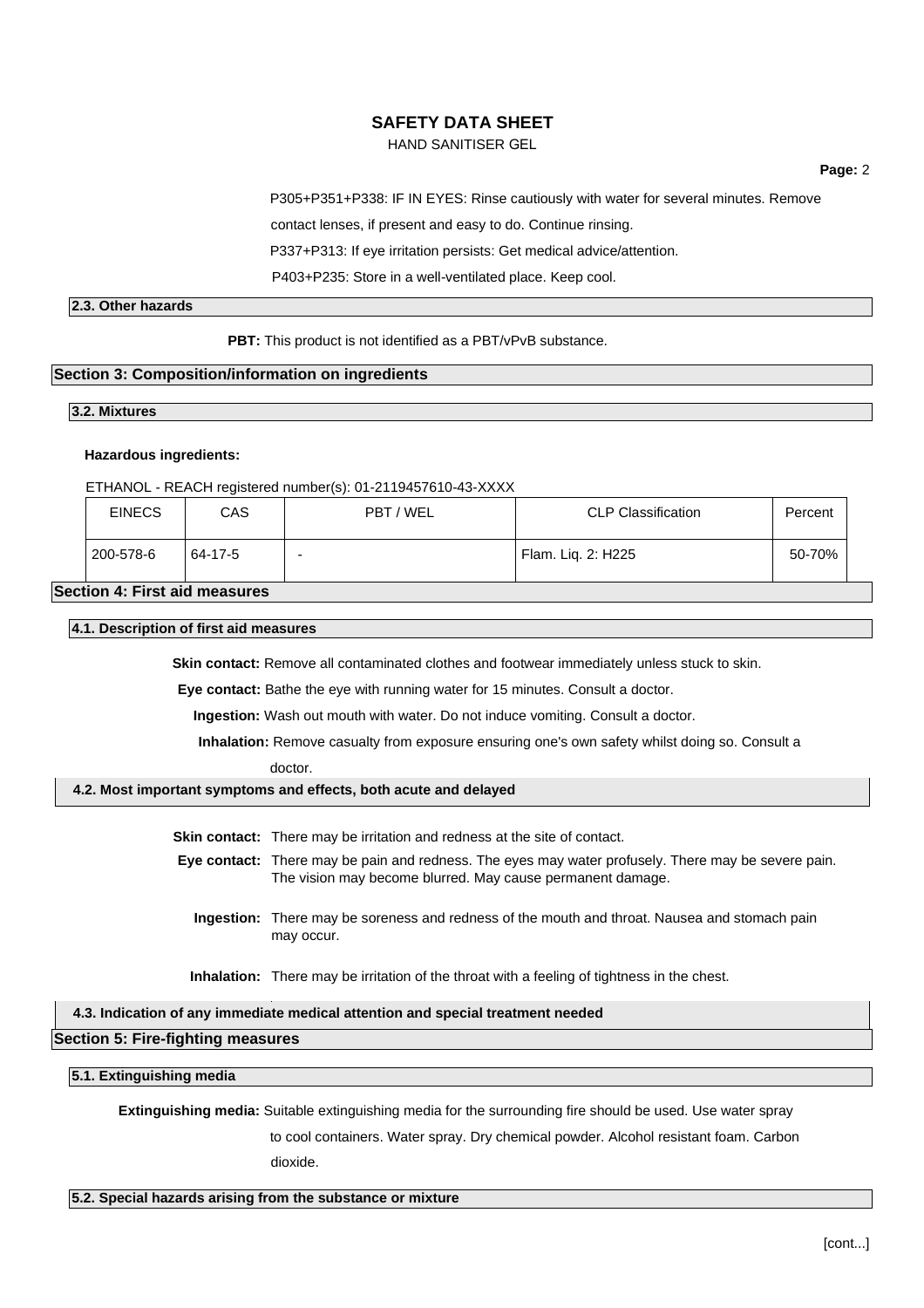HAND SANITISER GEL

**Exposure hazards:** In combustion emits toxic fumes. Highly flammable. Forms explosive air-vapour mixture.

## **5.3. Advice for fire-fighters**

**Advice for fire-fighters:** Wear self-contained breathing apparatus. Wear protective clothing to prevent contact

with skin and eyes.

## **Section 6: Accidental release measures**

#### **6.1. Personal precautions, protective equipment and emergency procedures**

**Personal precautions:** Mark out the contaminated area with signs and prevent access to unauthorised

personnel. Turn leaking containers leak-side up to prevent the escape of liquid.

Eliminate all sources of ignition. Do not attempt to take action without suitable protective

clothing - see section 8 of SDS.

## **6.2. Environmental precautions**

**Environmental precautions:** Do not discharge into drains or rivers. Contain the spillage using bunding.

## **6.3. Methods and material for containment and cleaning up**

**Clean-up procedures:** Absorb into dry earth or sand. Transfer to a closable, labelled salvage container for

disposal by an appropriate method.

**6.4. Reference to other sections**

#### **Section 7: Handling and storage**

#### **7.1. Precautions for safe handling**

**Handling requirements:** Avoid direct contact with the substance. Ensure there is sufficient ventilation of the area.

Avoid the formation or spread of mists in the air. Smoking is forbidden. Use nonsparking

tools.

#### **7.2. Conditions for safe storage, including any incompatibilities**

**Storage conditions:** Store in a cool, well ventilated area. Keep container tightly closed. Keep away from direct

sunlight. Ensure lighting and electrical equipment are not a source of ignition.

**7.3. Specific end use(s)**

## **Section 8: Exposure controls/personal protection**

**8.1. Control parameters**

**Workplace exposure limits:** No data available.

**DNEL/PNEC Values**

**DNEL / PNEC** No data available.

## **8.2. Exposure controls**

**Engineering measures:** Ensure there is sufficient ventilation of the area. **Respiratory protection:** Respiratory protection not required.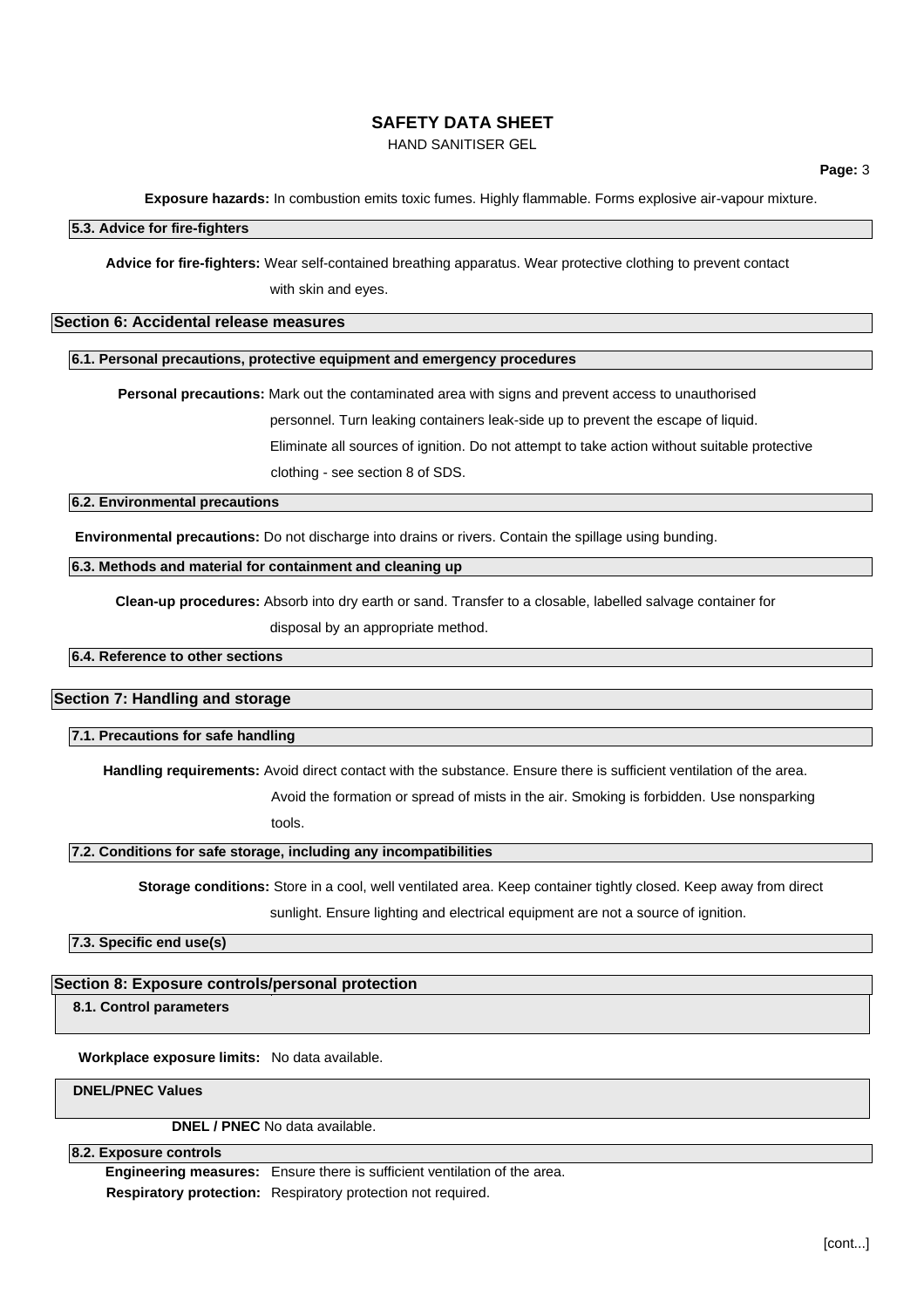HAND SANITISER GEL

**Hand protection:** Not applicable.

**Eye protection:** Safety glasses.

**Skin protection:** Not applicable.

**Section 9: Physical and chemical properties**

**9.1. Information on basic physical and chemical properties**

**State:** Liquid

**Colour:** Colourless

**Odour:** Alcoholic

**Viscosity:** Highly viscous

**Flash point °C:** < 23 **pH:** 6.20-7.20

**Page:** 4

**9.2. Other information**

**Other information:** No data available.

## **Section 10: Stability and reactivity**

**10.1. Reactivity**

**Reactivity:** No data available.

**10.2. Chemical stability**

**Chemical stability:** Stable under normal conditions.

## **10.3. Possibility of hazardous reactions**

**Hazardous reactions:** Hazardous reactions will not occur under normal transport or storage conditions.

## **10.4. Conditions to avoid**

**Conditions to avoid:** Heat. Flames. Sources of ignition. Direct sunlight.

## **10.5. Incompatible materials**

**Materials to avoid:** Strong acids. Oxidising agents.

## **10.6. Hazardous decomposition products**

**Haz. decomp. products:** In combustion emits toxic fumes of carbon dioxide / carbon monoxide.

## **Section 11: Toxicological information**

# **11.1. Information on toxicological effects**

## **Hazardous ingredients:**

## **ETHANOL**

| ORAL           | <b>RAT</b> | LD50    | 10470 | mg/kg |  |
|----------------|------------|---------|-------|-------|--|
| <b>VAPOURS</b> | <b>RAT</b> | 4H LC50 | 116.9 | mg/l  |  |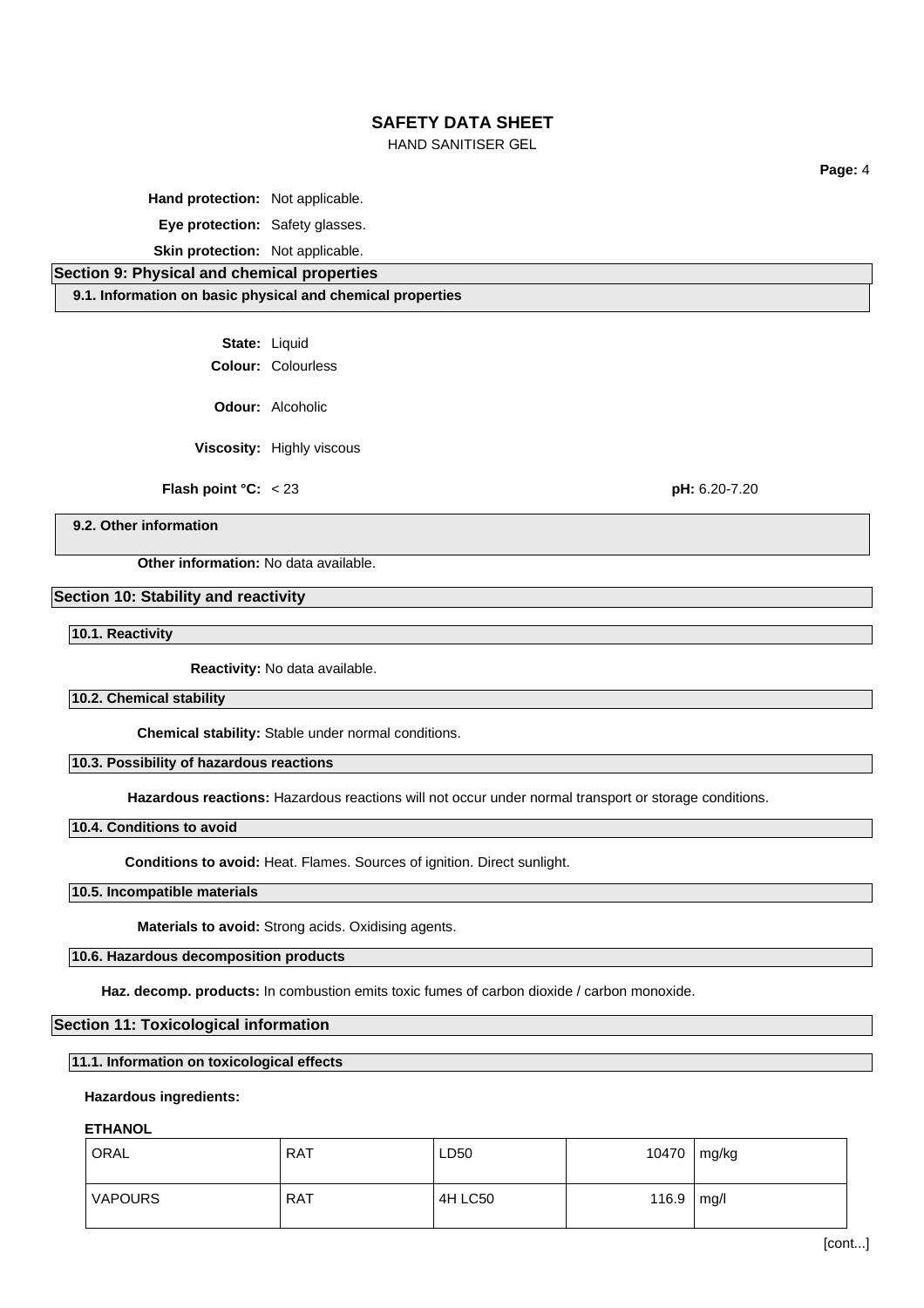HAND SANITISER GEL

#### **Relevant hazards for product:**

| Hazard                        | Route | Basis                 |
|-------------------------------|-------|-----------------------|
| Serious eye damage/irritation | OPT   | Hazardous: calculated |

## **Symptoms / routes of exposure**

**Skin contact:** There may be irritation and redness at the site of contact. **Eye contact:** There may be pain and redness. The eyes may water profusely. There may be severe pain. The vision may become blurred. May cause permanent damage. **Ingestion:** There may be soreness and redness of the mouth and throat. Nausea and stomach

pain may occur.

**Inhalation:** There may be irritation of the throat with a feeling of tightness in the chest.

## **Section 12: Ecological information**

#### **12.1. Toxicity**

## **Hazardous ingredients:**

## **ETHANOL**

| 12.2. Persistence and degradability |           |            |      |
|-------------------------------------|-----------|------------|------|
| <b>FISH</b>                         | 96H LC50  | 14.2 $ g $ |      |
| <b>DAPHNIA</b>                      | 48H EC50  | 5012       | mg/l |
| ALGAE                               | 72H ErC50 | 275        | mq/l |

**Persistence and degradability:** No data available.

**12.3. Bioaccumulative potential**

**Bioaccumulative potential:** No data available.

**12.4. Mobility in soil**

**Mobility:** No data available.

## **12.5. Results of PBT and vPvB assessment**

**PBT identification:** This product is not identified as a PBT/vPvB substance.

**12.6. Other adverse effects**

**Other adverse effects:** No data available.

#### **Section 13: Disposal considerations**

**13.1. Waste treatment methods**

**Disposal operations:** Transfer to a suitable container and arrange for collection by specialised disposal

company.

**NB:** The user's attention is drawn to the possible existence of regional or national regulations regarding disposal.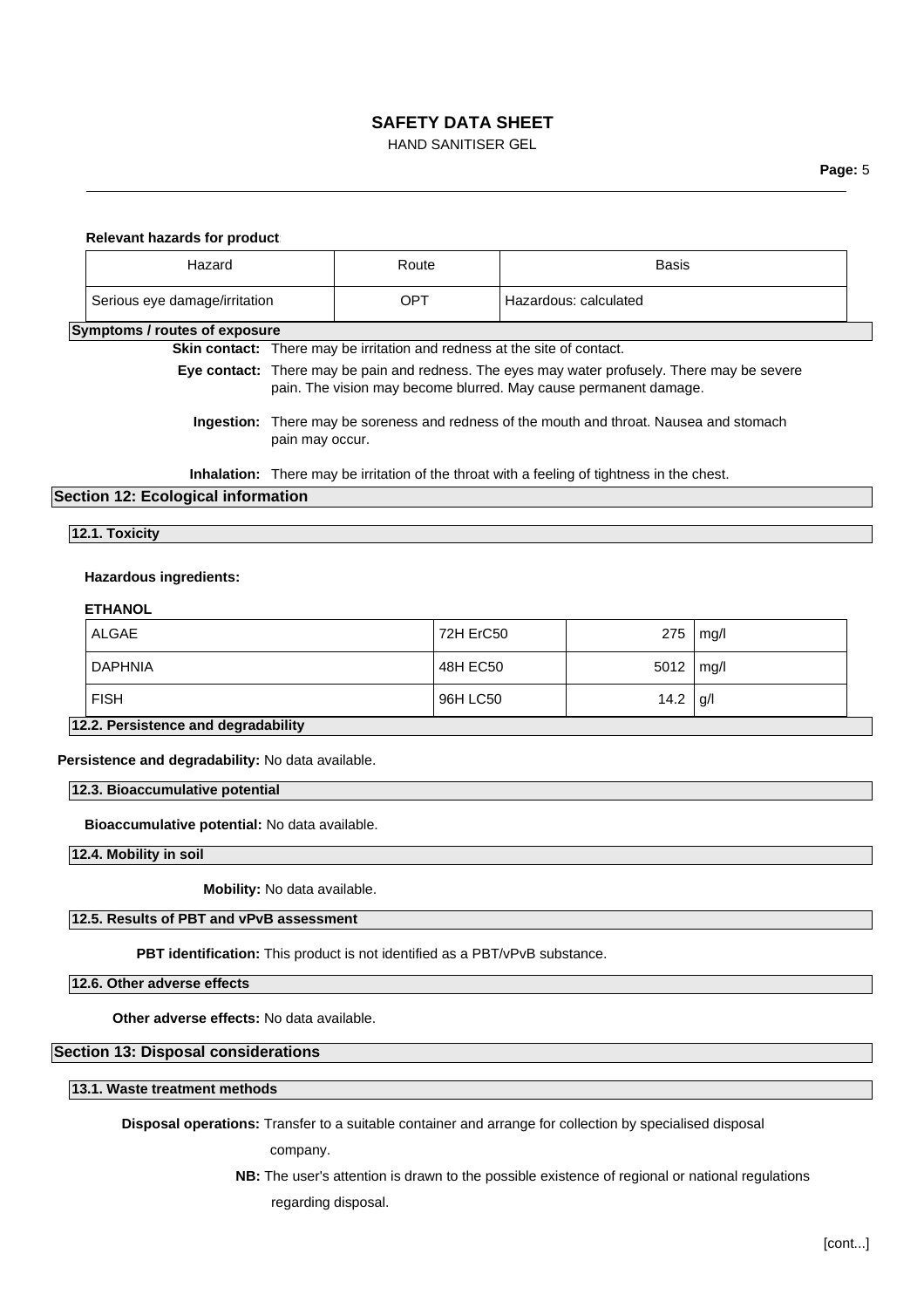HAND SANITISER GEL

**Page:** 6

## **Section 14: Transport information**

**14.1. UN number**

#### **UN number:** UN1170

#### **14.2. UN proper shipping name**

#### **Shipping name:** ETHANOL SOLUTION (ETHYL ALCOHOL SOLUTION)

**14.3. Transport hazard class(es)**

**Transport class:** 3

**14.4. Packing group**

**Packing group:** II

**14.5. Environmental hazards**

**Environmentally hazardous: No <b>Marine pollutant:** No **Marine pollutant:** No

**14.6. Special precautions for user**

**Tunnel code:** D/E **Transport** 

**category:** 2

**Section 15: Regulatory information**

**15.1. Safety, health and environmental regulations/legislation specific for the substance or mixture**

**Specific regulations:** Not applicable.

**15.2. Chemical Safety Assessment**

**Chemical safety assessment:** A chemical safety assessment has not been carried out for the substance or the mixture

by the supplier.

## **Section 16: Other information**

**Other information**

**Other information:** according to Regulation (EC) No. 1907/2006 (REACH) with its amendment Regulation

(EU) 2015/830

\* indicates text in the SDS which has changed since the last revision.

**Phrases used in s.2 and s.3:** H225: Highly flammable liquid and vapour.

H319: Causes serious eye irritation.